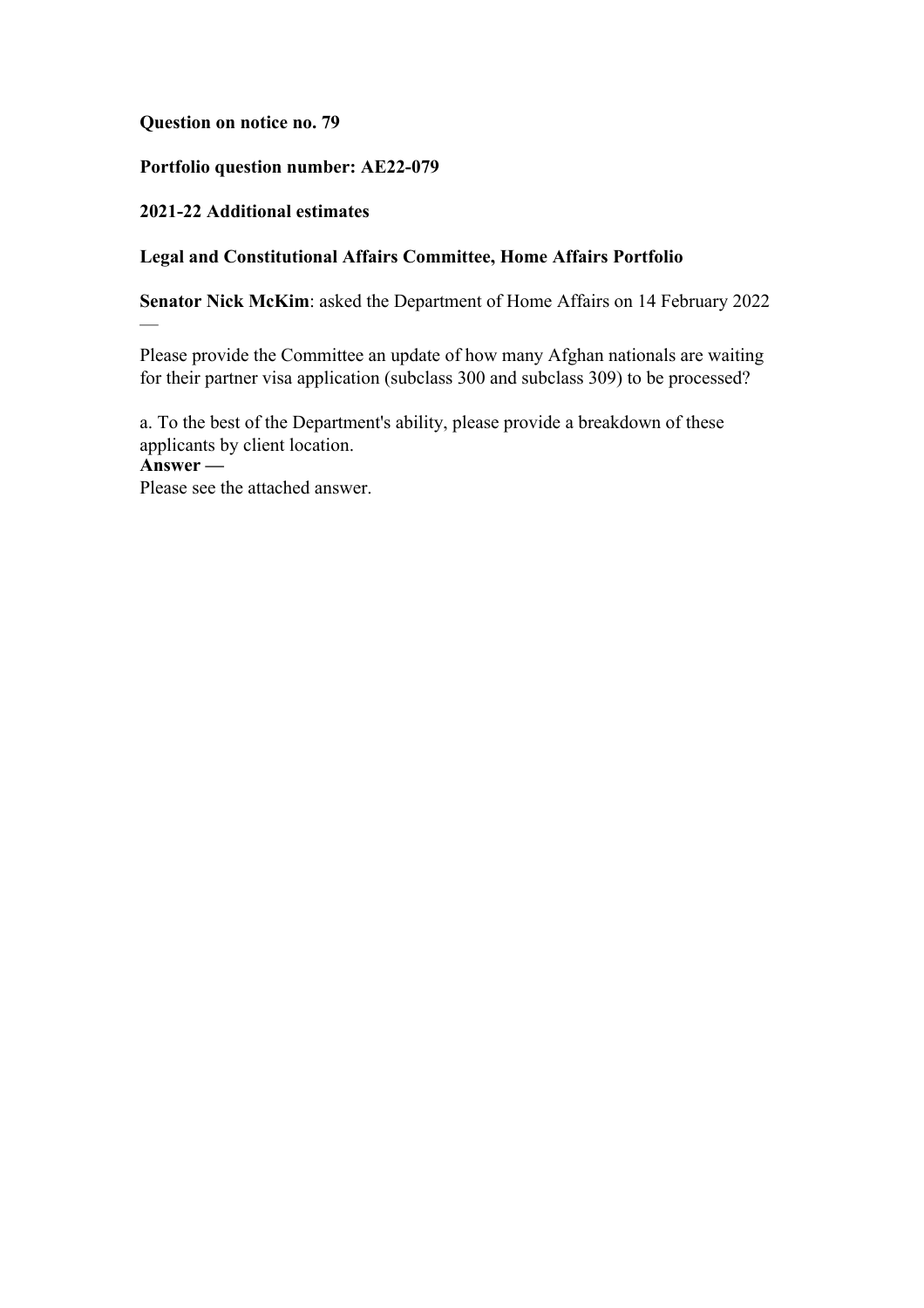#### **SENATE STANDING COMMITTEE ON LEGAL AND CONSTITUTIONAL AFFAIRS ADDITIONAL BUDGET ESTIMATES 14 FEBRUARY 2022**

#### **Home Affairs Portfolio Department of Home Affairs**

## **Program 2.2: Visas**

# **AE22-079 - Partner Visa Applicants (Subclass 300 and 309) in Afghanistan**

Senator Nick McKim asked:

Please provide the Committee an update of how many Afghan nationals are waiting for their partner visa application (subclass 300 and subclass 309) to be processed?

a. To the best of the Department's ability, please provide a breakdown of these applicants by client location.

*Answer:*

The table below provides a breakdown of Partner (subclass 309) and Prospective Marriage (subclass 300) visa applications onhand for Afghan citizens as at 31 January 2022, by current client location (in or outside Australia) and by the declared country of residence of applicants at the time that they lodged their visa application.

Departmental systems do not capture changes in the offshore country of residence of an applicant, unless the applicant has notified the Department of this change. Some clients in the table below may no longer be located in the country of residence declared on their visa application. Departmental systems do capture whether an applicant has entered, and remains in, Australia since lodging their application.

| Partner (subclass 309) and Prospective Marriage (subclass 300) visa applications<br>onhand for citizens of Afghanistan as at 31 January 2022, by current client location<br>and country of residence as stated by client at time of application lodgement |                                                               |                                                             |  |
|-----------------------------------------------------------------------------------------------------------------------------------------------------------------------------------------------------------------------------------------------------------|---------------------------------------------------------------|-------------------------------------------------------------|--|
| <b>Current client location</b>                                                                                                                                                                                                                            | <b>Residence Country of client when</b><br>application lodged | <b>Applications onhand</b> <sup>1</sup><br>as at 31/01/2022 |  |
| <b>In Australia</b>                                                                                                                                                                                                                                       | Afghanistan                                                   | 289                                                         |  |
|                                                                                                                                                                                                                                                           | Australia                                                     | 64                                                          |  |
|                                                                                                                                                                                                                                                           | India                                                         | $5$                                                         |  |
|                                                                                                                                                                                                                                                           | Iran                                                          | 9                                                           |  |
|                                                                                                                                                                                                                                                           | Kuwait                                                        | $5$                                                         |  |
|                                                                                                                                                                                                                                                           | Netherlands, Kingdom of The                                   | $5$                                                         |  |
|                                                                                                                                                                                                                                                           | Pakistan                                                      | 10                                                          |  |
|                                                                                                                                                                                                                                                           | <b>United Arab Emirates</b>                                   | $5$                                                         |  |
|                                                                                                                                                                                                                                                           | (blank) <sup>2</sup>                                          | 256                                                         |  |